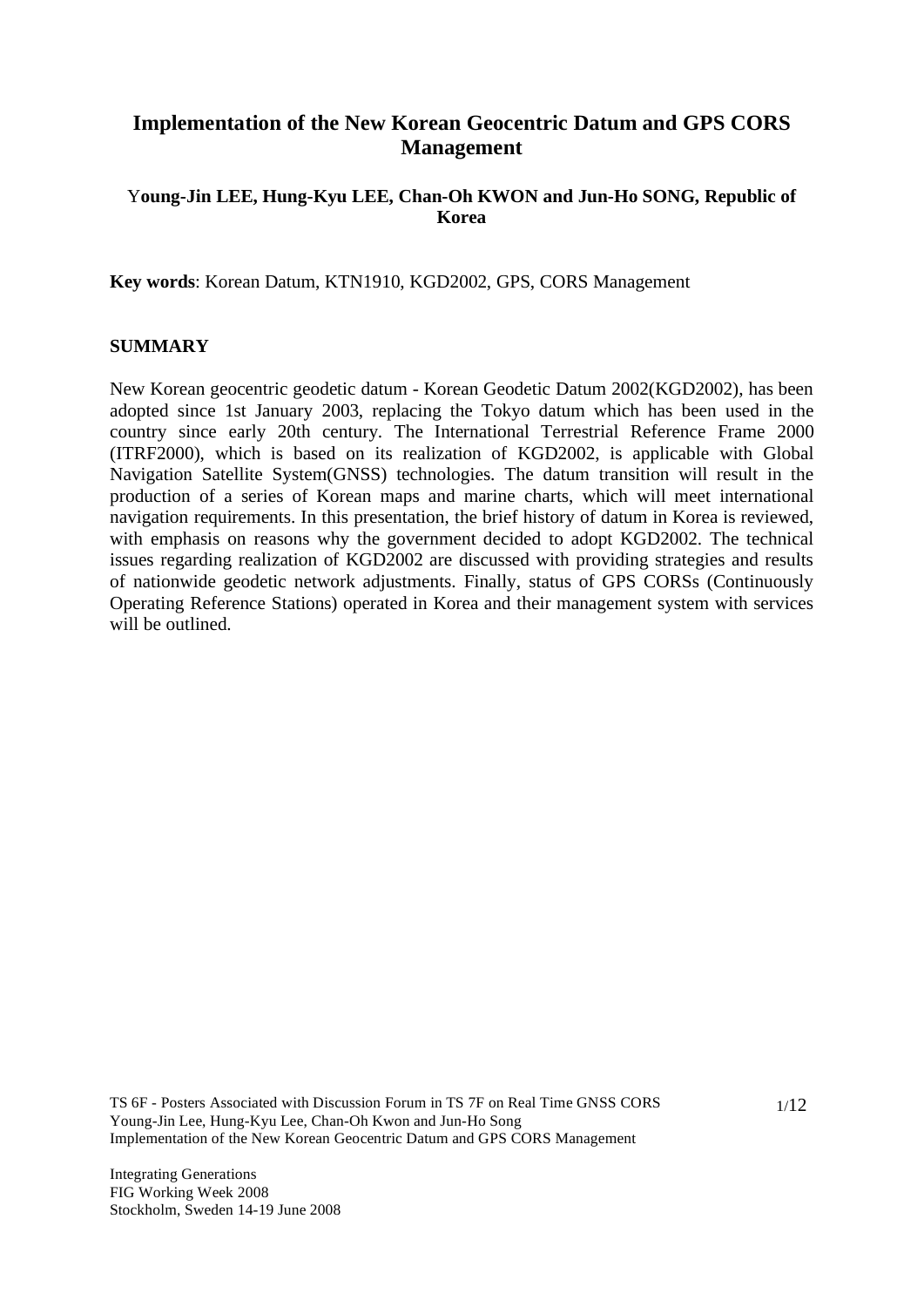# **Implementation of the New Korean Geocentric Datum and GPS CORS Management**

## Y**oung-Jin LEE, Hung-Kyu LEE, Chan-Oh KWON and Jun-Ho SONG, Republic of Korea**

## **1. INTRODUCTION**

A datum is defined as any numerical or geometrical quantity or set of quantities which serve as a reference or base for other quantities (DMA, 1983). In geodetic surveying, two types of datums are considered: a horizontal datum which forms the basis for the computation of horizontal control survey that consider the curvature of the earth, and a vertical datum to which elevations are referenced. The horizontal datum is traditionally realized by determining the geodetic position (e.g., latitude and longitude) of an origin point, an azimuth of a line to another geodetic control point, and the geoid separation at the origin point with defining the parameters (e.g., the equatorial radius and the flattening) of the ellipsoid, which should be a best fit to the geoid over a whole country.

 A geodetic network extends the datum across a nation for various applications of surveying and mapping. Geodetic surveying techniques, such as triangulation, trilateration, and traverse have traditionally been used to determine the coordinates of the control points within the network. In addition, network adjustment has played an important role in reducing the effect of observational errors in the coordinate estimation to a minimum (Leick, 2004; Rizos, 1996). Considering the abovementioned procedure, it should be noted that a change in the datum parameters affects every point on the geodetic network.

In this paper, the brief history of datum in Korea is reviewed, with emphasis on reason why the government decided to adopt KGD2002. The definition of KGD2002 and technical issues regarding its realization will be discussed. In addition, status of GPS CORSs (Continuously Operating Reference Stations) operated in Korea will be outlined. This is mainly due to the fact that GPS CORSs make a key role in surveying, geodesy and a variety of navigation applications.

#### **2. KOREAN HORIZONTAL DATUM 1910**

Geodetic surveying to establish the triangulation network (KTN1910: Korean Triangulation Network) began in Korea in 1910 and was conducted by the Bureau of Land Survey with the cooperation of the Japanese Military Land Survey. The main technique applied for the most of the survey in KTN1910 was the triangulation, so the accuracy was relatively poor. In addition, the adjustment with condition equation was applied to several partitions with noncomputer based technique. These low quality observations with rough calculation methods eventually leaded to a large accumulated computational error and disconformity in the network. During this project 34,444 geodetic control points were established along the Korean

TS 6F - Posters Associated with Discussion Forum in TS 7F on Real Time GNSS CORS Young-Jin Lee, Hung-Kyu Lee, Chan-Oh Kwon and Jun-Ho Song Implementation of the New Korean Geocentric Datum and GPS CORS Management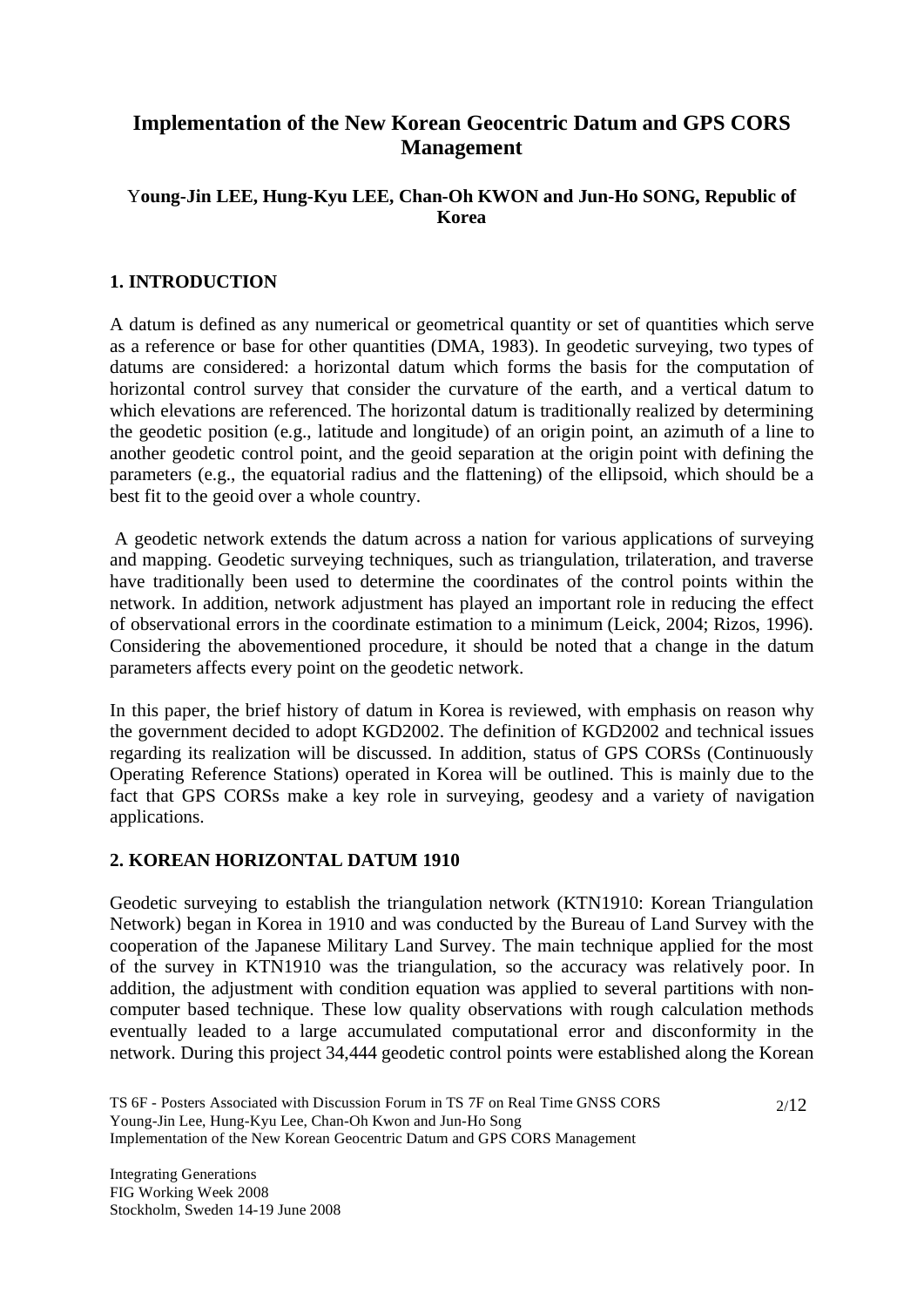Peninsula. Among them, 16,089 were situated in South Korea. Figure 2-1 illustrates the primary network of the KTN1910.

It should be noted that the establishment of the network was accomplished by connecting with the Japanese geodetic network, so the Tokyo datum, so-called Korean Horizontal Datum 1910 has been adopted in Korea. It is well known that the technique used in the Tokyo datum realization was single astronomic point datum orientation, in which the geoid and ellipsoid were assumed to be the same at the origin point, a large systematic error may be introduced in the geodetic network as the survey is expanded. Nevertheless, the Tokyo datum has been used in Korea for a century.

Although there was an attempt in the mid 1980s to establish a Korean datum in the mid of 1980's by the astronomical geodetic orientation technique which considers the deflection of the vertical at a number of Laplace stations including the datum origin, it could not be connected with the existing geodetic network. This was mainly because the advent of new space geodetic surveying techniques(e.g., GNSS, SLR, VLBI) caused the Korean government to change its plan to establish the global geocentric datum, which is a best fit to the geoid over the entire earth.



TS 6F - Posters Associated with Discussion Forum in TS 7F on Real Time GNSS CORS Young-Jin Lee, Hung-Kyu Lee, Chan-Oh Kwon and Jun-Ho Song Implementation of the New Korean Geocentric Datum and GPS CORS Management **Figure 2-1**. Korean Triangulation Network 1910 (Primary Network)

Integrating Generations FIG Working Week 2008 Stockholm, Sweden 14-19 June 2008 3/12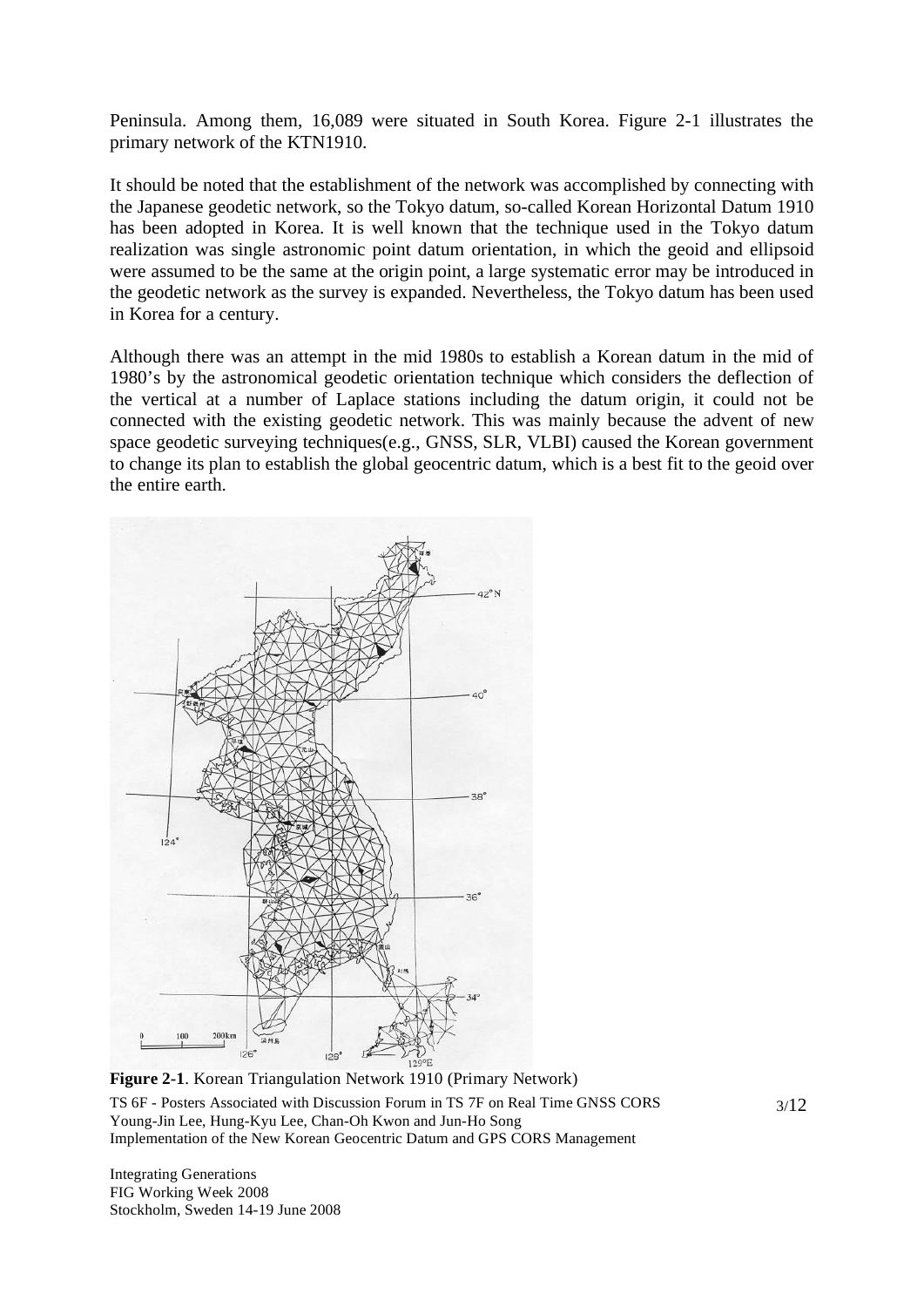Due to Korean War broke out in 1950 more than 65% of the triangulation points together with the raw data in KTN1910 was destroyed. To reconstruct the country, the government initiated the emergency recovery project for the triangulation points and produced KTN1957. The main purpose of the project was to provide the control points for the national reconstruction, so the rapidness rather than the accuracy and evenness of the network was emphasized. Obviously, this rapid construction of the network aggravated the degradation of the accuracy and the unevenness of the network.

The advanced technology in EDM and high performance computer made the accurate large scale network adjustment possible. In 1975, the National Geographic Information Institute of Korea (NGII) of Korea initiated the first Precision Geodetic Network Campaign (PGNC). Mainly the  $1<sup>st</sup>$  and  $2<sup>nd</sup>$  order triangulation points are recovered with the data on approximately 1,200 points obtained for ten years (e.g., 1975-1994). The trilateration technique was used in the  $1<sup>st</sup>$  and  $2<sup>nd</sup>$  precision survey, and the network adjustment with those data was performed to publish KTN1987. It is important to note that the measured distances are projected onto the geoid using orthometric height in KTN1987 because there was no geoid model available at that time.

For  $3<sup>rd</sup>$  and  $4<sup>th</sup>$  order control points, the  $2<sup>nd</sup>$  PGNC was initiated in 1987. Total 4,972 points are observed with EDM from 1987 to 1998 and 737 points are observed with GPS from 1997- 1998. The instruments used in this campaign other than GPS were Range Master (1976~1978), Range Master (1979~1989), and G-6000 (1990~1994).

## **3. KOREAN GEODETIC DATUM 2002**

The primary requirement for the design of a new geodetic datum was that it should be compatible with international standards and systems, notably with international positioning systems such as Global Navigation Satellite System (GNSS). The new datum is based on the International Terrestrial Reference System (ITRS) and uses the Geodetic Reference System 1980 (GRS80) ellipsoid. The KGD2002 uses International Terrestrial Reference Frame 2000 (ITRF2000) at epoch  $1<sup>st</sup>$  January 2002, which has a geocetric origin. Hence, the realization was achieved by determining the coordinate sets of the datum origin and the  $1<sup>st</sup>$  order geodetic control points.

The coordinate of the datum origin was determined from the baseline estimation from the VLBI observation point conducted through Joint Geodetic Project of Korea and Japan in 1995. After completing the VLBI observations, those measurement was sent to NASA to connect the IVS network on November 14, 2000. The adjusted coordinates from this work is based on ITRF 2000 with reference epoch of 1997.0. From January 17 to 26 in 2002, GPS baseline survey (3 sessions; each observation period is 7 hours) and five geodimeter observations were carried out from the VLBI stations to the datum origin marker. Through these observations, the coordinates of origin of KGD 2002 is determined with the reference epoch of 2002.0. That is, the origin coordinates are updated by including the vector of the crustal motion from 1997.0 to 2002.0 (see, Table 3-1).

TS 6F - Posters Associated with Discussion Forum in TS 7F on Real Time GNSS CORS Young-Jin Lee, Hung-Kyu Lee, Chan-Oh Kwon and Jun-Ho Song Implementation of the New Korean Geocentric Datum and GPS CORS Management

4/12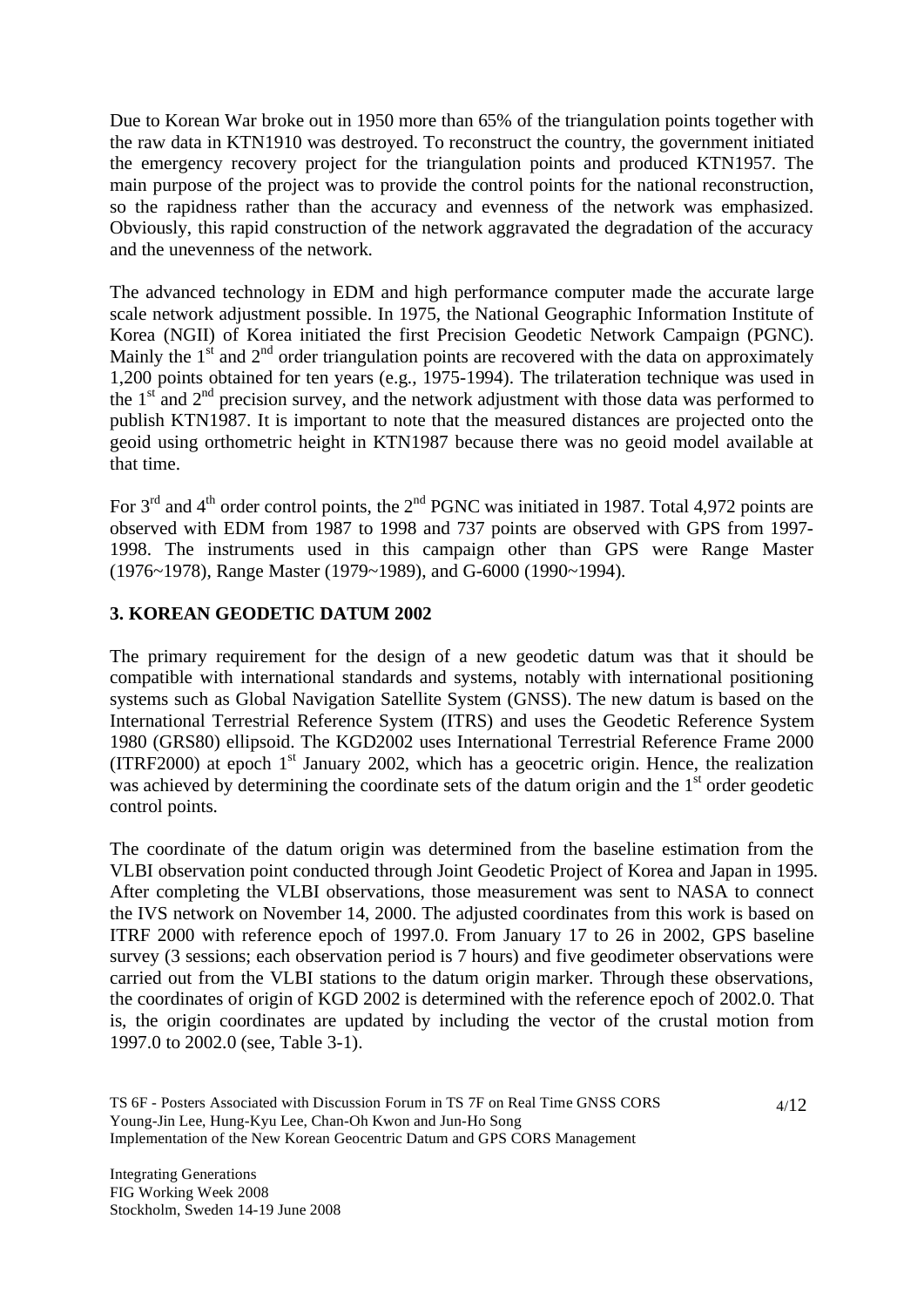| <b>ITRF 2000</b><br>(epoch 1997.0) | Crustal motion<br>$(1997.0 \times 2002.0)$ | <b>ITRF 2000</b><br>(epoch 2002.0) | <b>ITRF 2000</b><br>$2002.0$ ,<br>(epoch<br>GRS80 |
|------------------------------------|--------------------------------------------|------------------------------------|---------------------------------------------------|
| $X = -3062024.021m$                | $\Delta X = -0.145$ m                      | $X = -3062024.166m$                | 37-16-31.53193                                    |
| $Y = 4055453.834m$                 | $\Delta Y = -0.038$ m                      | $Y = 4055453.796m$                 | 127-03-15.16770                                   |
| $Z = 3841809.998m$                 | $\Delta Z = -0.051$ m                      | $Z = 3841809.947m$                 | 81.521 m                                          |

**Table 3-1**. The VLBI Results

**Table 3-2**. The origin of KGD2002

| Latitude (deg) | Longitude (deg) | Height $(m)$ |
|----------------|-----------------|--------------|
| 37-16-33.3659  | 127-03-14.8913  | 91.253       |

The datum origin of KGD 2002 is located at NGII and the coordinates are shown in Table 3- 2. Subsequently, the 1<sup>st</sup> order geodetic control stations consisting of 14 GPS CORS stations were readjusted for determining the KGD2002 coordinates. All of the works had been completed by the end of 2002.

# **4. DENSIFICATION OF KGD2002**

The National Geographical Information Institute (NGII) of Korea together with a number of surveying contractors has held GPS observation campaign over the geodetic network since 1996. During these campaigns, about 11,000 points were observed until the end of 2007. The Korean specification for GPS control surveying was applied so that the campaigns could achieve high levels of surveying efficiency and accuracy. Table 4-1 shows a summary of GPS observations obtained by the campaign.

The main differences between the two networks are baseline length and GPS receiver occupation time. As given in the table, while the baseline lengths of the  $2<sup>nd</sup>$  order network range from 20km to 120km, those of the  $3<sup>rd</sup>$  order network do not exceed 5km. GPS occupation times were eight hours for the  $2<sup>nd</sup>$  and four hours for the  $3<sup>rd</sup>$  order networks, respectively.

| Order         | <b>Baseline</b><br>Length | Recoding<br>Time | Number of<br><b>Stations</b> | Number of<br>Campaigns |
|---------------|---------------------------|------------------|------------------------------|------------------------|
| 2nd Order Net | $40 - 120$ km             | 8 hours          | 200                          |                        |
| 3rd Order Net | $2 \sim 5 \text{km}$      | 4 hours          | 8.744                        | 66                     |

**Table 4-1**. Summary of GPS campaigns held by NGII

The design of KGD2002 provides for 3 order of geodetic control, such as the  $1<sup>st</sup>$ ,  $2<sup>nd</sup>$  and  $3<sup>rd</sup>$ order network. Since the  $1<sup>st</sup>$  order geodetic network had been adjusted at the stage of the new datum realization, the  $2<sup>nd</sup>$  and  $3<sup>rd</sup>$  order network should be re-adjusted to derive their KGD2002 coordinates. This nationwide geodetic network adjustment had been carried from 2005 to 2007.

TS 6F - Posters Associated with Discussion Forum in TS 7F on Real Time GNSS CORS Young-Jin Lee, Hung-Kyu Lee, Chan-Oh Kwon and Jun-Ho Song Implementation of the New Korean Geocentric Datum and GPS CORS Management

Integrating Generations FIG Working Week 2008 Stockholm, Sweden 14-19 June 2008 5/12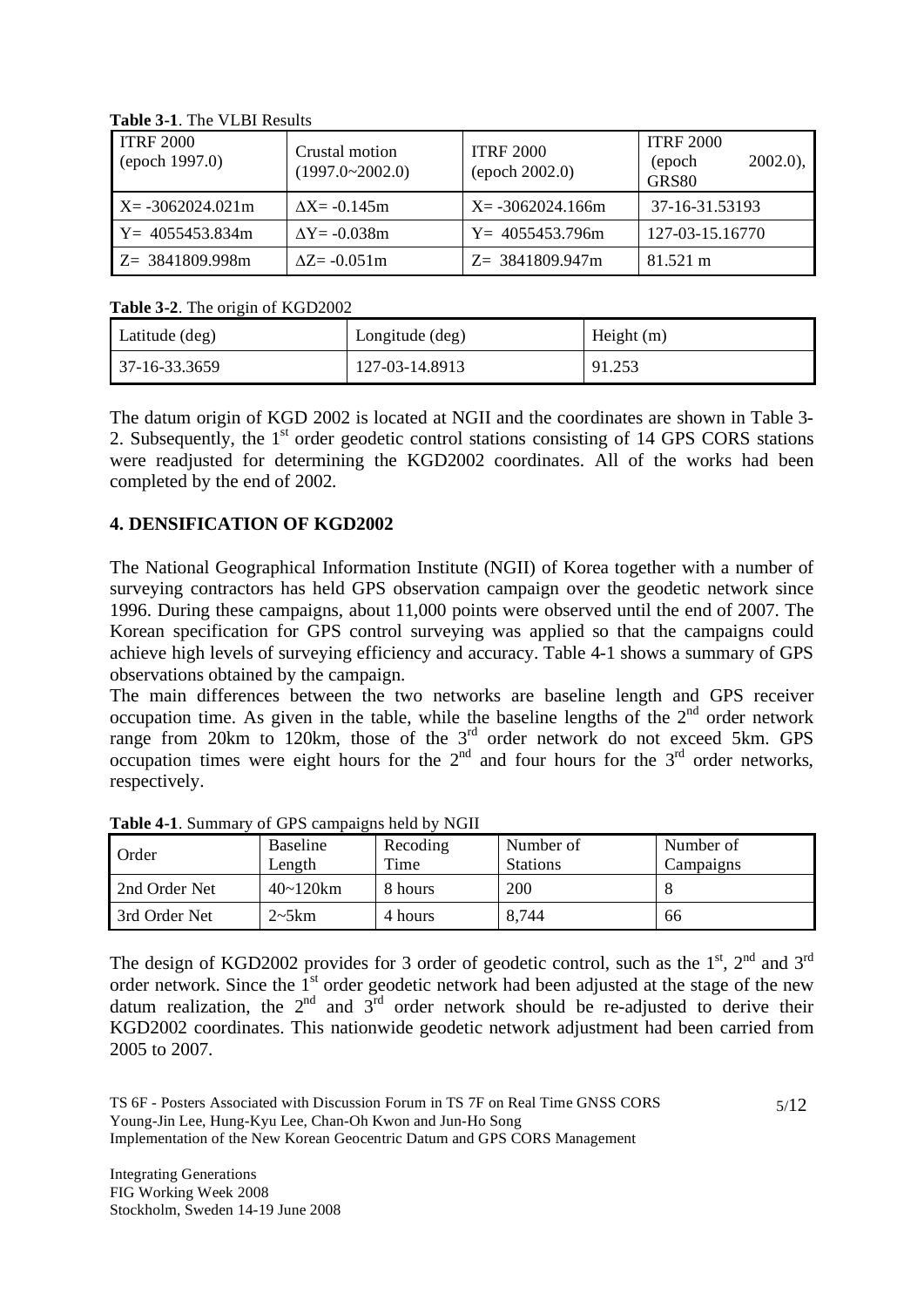Figure 4-1 summarizes a network adjustment procedure for the nationwide network adjustment. As shown in the figure, every lower level network was connected to the higher level network by at least three well distributed control points. This ensures that the network being attached can not rotate relative to the higher level network. Hence, the  $2<sup>nd</sup>$  order nationwide network established by GPS was simultaneously adjusted under the condition that three dimensional coordinates of all the  $1<sup>st</sup>$  order control points are fixed. On the other hand, the  $3<sup>rd</sup>$  order geodetic network was installed by both of EDM and GPS technologies. Therefore, the adjustment was separately carried out with respect to different data sets.



Figure 4-1 Network adjustment procedure for the KGD2002 densification

TS 6F - Posters Associated with Discussion Forum in TS 7F on Real Time GNSS CORS Young-Jin Lee, Hung-Kyu Lee, Chan-Oh Kwon and Jun-Ho Song Implementation of the New Korean Geocentric Datum and GPS CORS Management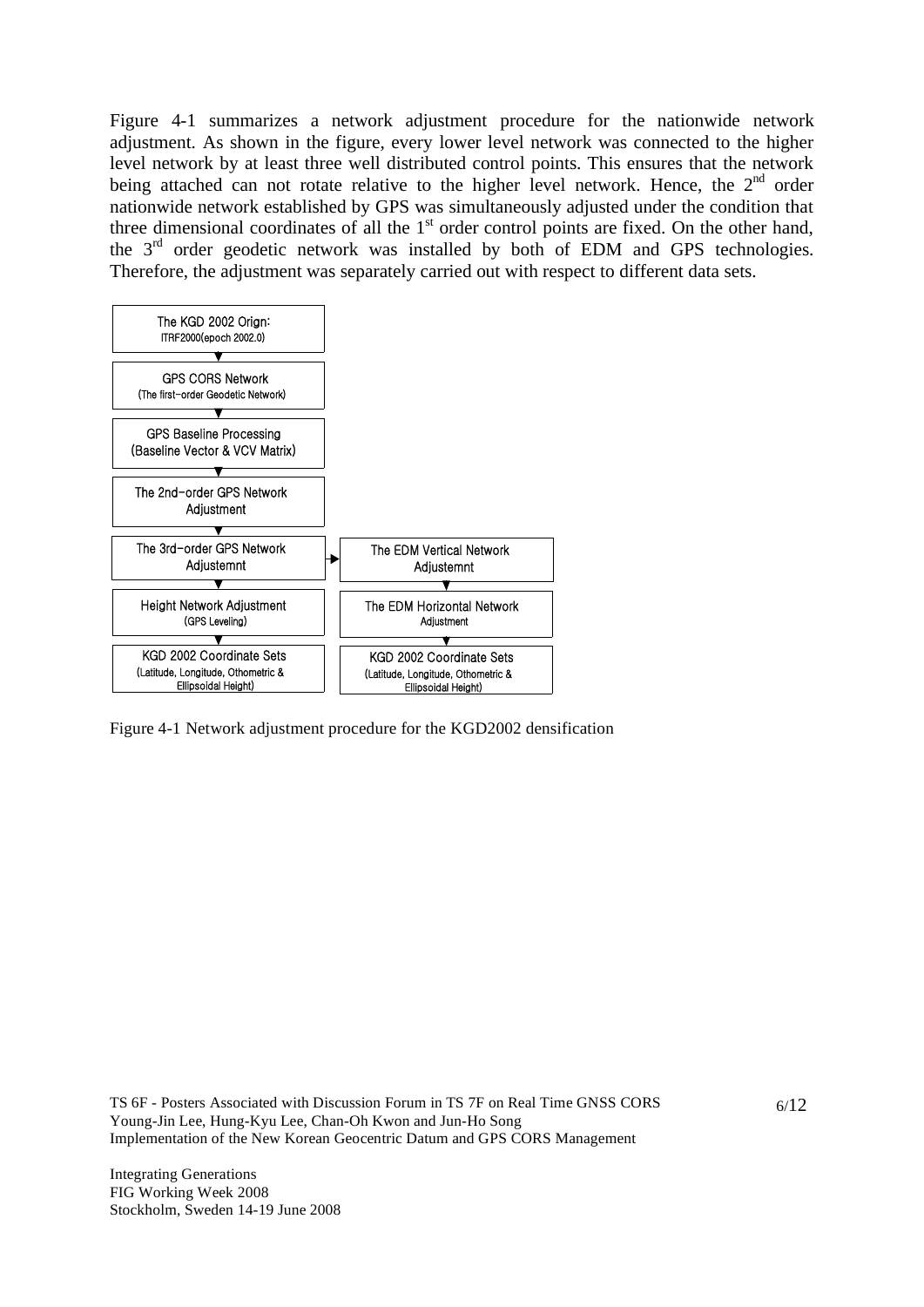

**Figure 4-2.** The 3<sup>rd</sup> order geodetic network (GPS+EDM)

A total of 603 coordinate parameters (e.g., latitude, longitude, and ellipsoidal height at 201 control points) were estimated from the adjustment by making use of 2,313 observations. Upon examination of the network accuracy of the estimated coordinate resulting from this adjustment, absolute confidence regions with respect to 95% probability were computed for the horizontal and vertical coordinate component. The average size of the ellipsoids and bars is about 2cm and 5cm, respectively (Lee et al., 2006; Lee et al., 2007). However, both of the RMS and maximum values are relatively large. This is mainly caused by control stations situated in the offshore islands about 150km from the seashore.

Figure 4-2 presents the  $3<sup>rd</sup>$  order geodetic network consisted of GPS and EDM network. In the case of GPS network, adjustments were successively performed with respect to the 16 block networks. In these adjustments, all available  $2<sup>nd</sup>$  order control points within the block network, and the  $3<sup>rd</sup>$  order control points, overlapped with adjacent networks whose coordinates had been estimated from a preceding block network adjustment. This approach avoids the repetitious estimation of the overlapped points between two adjacent block networks. The series of over constrained adjustments estimated KGD 2002 coordinate sets of 8,744 controls. The absolute confidence regions with respect to 95% probability from the final over constrained adjustments indicate that the network accuracy of the estimated coordinates of the  $3<sup>rd</sup>$  order points averaged better than 1cm and 2cm in the horizontal and vertical components, respectively (ibid). However, it is important to note that this accuracy does not reflect the uncertainty of the  $2<sup>nd</sup>$  order points fixed in the adjustments.

7/12

TS 6F - Posters Associated with Discussion Forum in TS 7F on Real Time GNSS CORS Young-Jin Lee, Hung-Kyu Lee, Chan-Oh Kwon and Jun-Ho Song Implementation of the New Korean Geocentric Datum and GPS CORS Management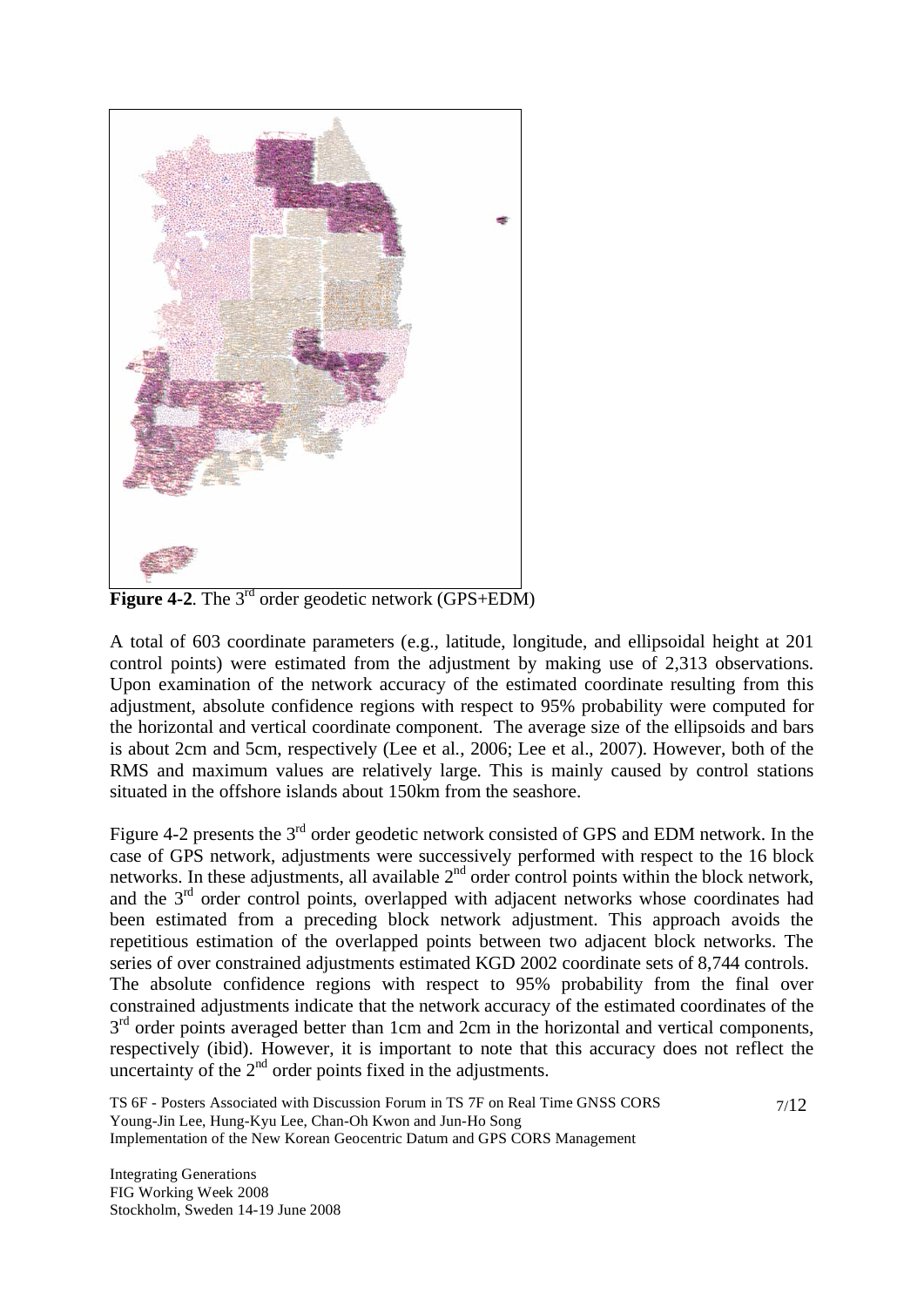EDM data set for the seven areas are rebuilt for the adjustment. Since the data is still based on the old datum, the coordinates of the data is transformed by applying the coordinate transformation parameters. For each EDM point, the geoidal height from EGM96 model is applied to obtain the ellipsoidal height based on the GRS80.

The measured distance, projected onto GRS 80, and BL ellipsoidal coordinate network adjustment is performed by fixing 2<sup>nd</sup> order or 3<sup>rd</sup> order GPS control points. Results of the adjustments indicated that the overall fitness of adjusted position (MSE of unit weights) better than 1.6 arcsec which corresponds to 1.6 cm approximately. The standard deviations of the adjusted distance measurements are better than 0.1cm in most of the areas (Lee et al., 2006).

## **5. CONTINUOUSLY OPERATING REFERENCE STATIONS (CORS)**

Continuously Operating Reference Stations (CORS) are defined as GPS (GNSS) receivers located permanently at sites having very accurately pre-determined coordinates. A CORS tracks GPS satellites continuously 24 hours a day. A CORS may be an individual receiver or may form part of a group of receivers, which is referred to as a CORS network. Such a network spans areas of several tens of kilometres, or be regional, continental or even global in scale. In this section, current status and future of Korean CORS management will be outlined.

### **5.1 Current Status**

Currently, more than more than 70 GPS CORS are currently being operated in Korea by several government organizations and a research institute for their own applications. Figure 5- 1 illustrates map of GPS CORSs with their responsible agencies. The networks established by NGII, Ministry of Government Administration and Home Affairs(MOGAHA) are the ones for surveying & geodetic applications, but Korean Astronomy and Science Institute(KAO) and Korea Institute of Geoscience and Mineral Resources(KIGAM) are the ones for scientific applications.

However, it is important to note that MOGAHA network has been recently integrated with that of NGII, since The Division of Cadastre (DOC) was merged with NGII in early this year 2008. On the other hand, Division of Maritime Affairs (formerly MOMAF, Ministry of Maritime Affairs and Fisheries) has been operating the CORSs to provide the real time DGPS services using maritime radio beacon.

TS 6F - Posters Associated with Discussion Forum in TS 7F on Real Time GNSS CORS Young-Jin Lee, Hung-Kyu Lee, Chan-Oh Kwon and Jun-Ho Song Implementation of the New Korean Geocentric Datum and GPS CORS Management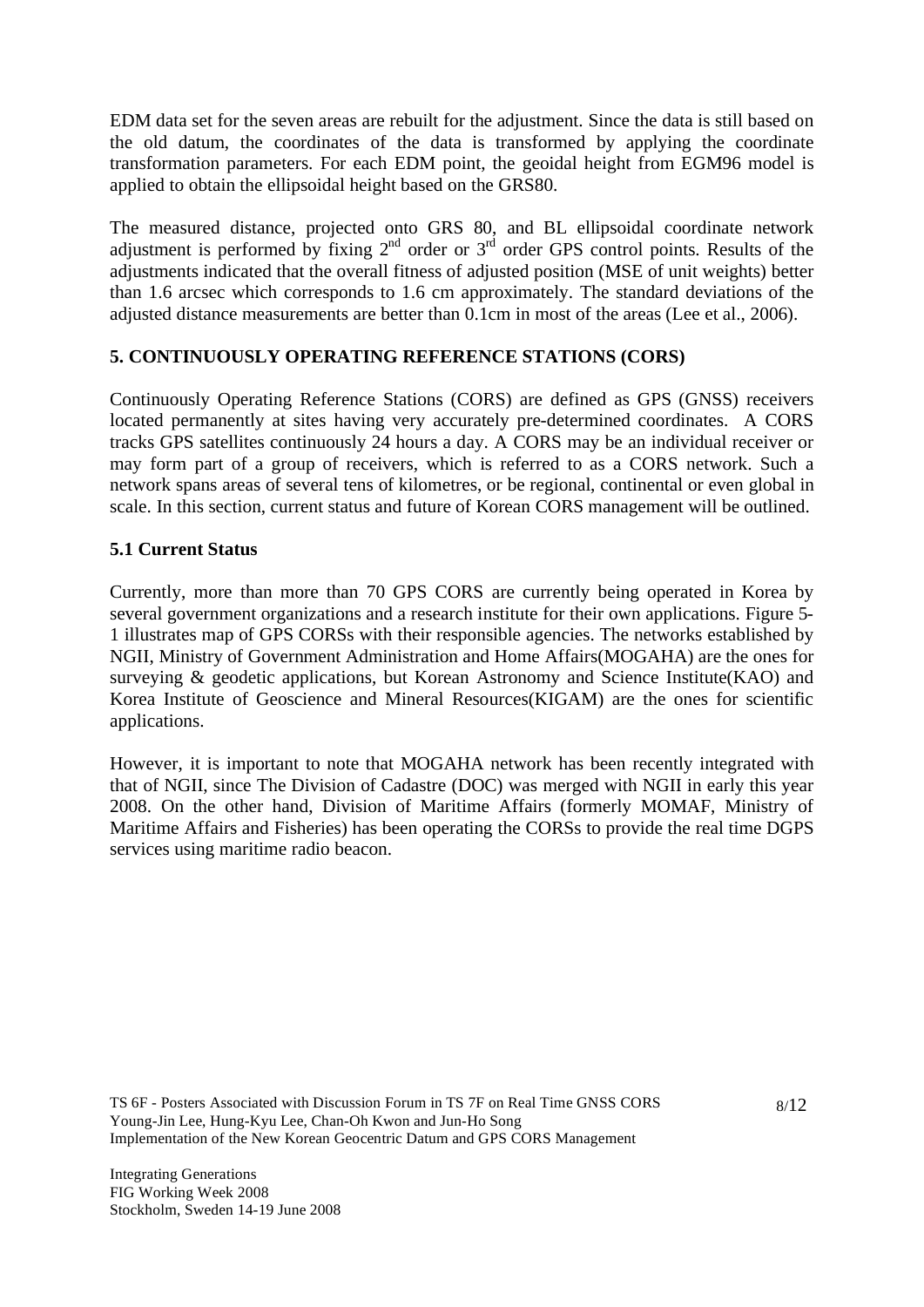

**Figure 5-1**. Map of GPS CORSs operated in Korea (Park et al., 2002)

NGII CORSs consisting of 14 stations underpins the KGD2002 and mainly supports geodetic control surveys. Their observations are stored in a database server, which makes available to external users, who want to reduce data with their own observations to derive post-processed baseline solutions. Recently, the NGII CORSs were upgrade to provide network-RTK services by broadcasting VRS(Virtual Reference Station) data using Code Division Multiple Access (CDMA) network. The VRS system comprises RTKNet server, GPStream server and CORS. The connection between main servers and CORSs is made by IP/VPN communication network. Rinex formatted VRS is also available to obtain from the service webpage for postprocessing application (see, more details in http://vrs.ngii.gov.kr).

Former DOC CORSs were comprised of 30 stations which supported cadastral survey. However, the MOGAHA CORS provides only Rinex formatted raw data for post-processing applications. Although DOC CORS did not service Network-RTK, pilot studies had performed for analysing its feasibility to apply for cadastral surveys.

KAO network has been established for scientific applications (e.g., crustal movement, ionospheric monitoring and so on). Currently, 9 CORSs are being operated, in which interspacing ranges from 100 km to 200 km. Like NGII and former DOC network, KAO also provide Rinex formatted raw observations for post-processing applications

TS 6F - Posters Associated with Discussion Forum in TS 7F on Real Time GNSS CORS Young-Jin Lee, Hung-Kyu Lee, Chan-Oh Kwon and Jun-Ho Song Implementation of the New Korean Geocentric Datum and GPS CORS Management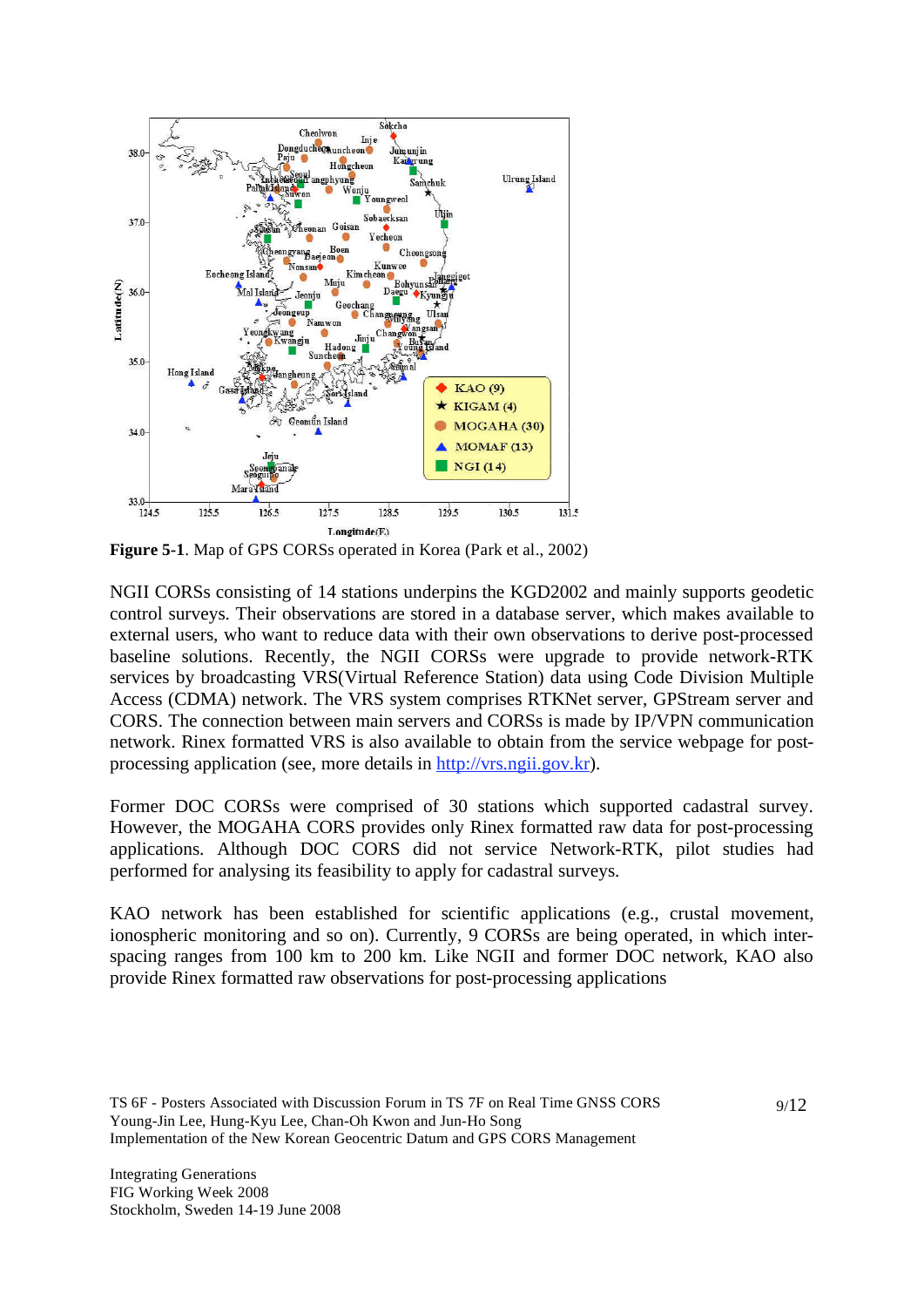### **5.2 Future**

It is expected that CORS will be core geodetic infrastructure in near future, for example maintenance and upgrade of geodetic datum, support real time positioning and so on. Therefore, Ministry of Land, Transport and Maritime Affairs(MLTM) has endeavour to develop a next generation control stations based on CORS technology in order to efficiently maintain an accurate geodetic system which can be compatible with international standard and support a variety of surveying and positioning application raging from decimetre level to few millimetre accuracy.

This can be achieved by integrating existing CORS networks and upgrading their functionalities. As the first phase, two CORS network(e.g., NGII and former MOGAHA) consisting of 44 stations, were integrated in May 2008. The integration includes the published coordinates referring to the same geodetic datum and the network management system, which leads to provide cost effective positioning solutions by minimizing GPS observations period. This CORS network which is a new surveying infrastructure including cadastral reform applications, can be achieved by reducing CORS spacing up to 50 km.

The second phase of the development of MLTM will upgrade the integrated network (consisting total of 61 stations) with another CORS networks(former MOMAF), the network can be support a variety of post-processing or real-time positioning applications including intelligent transportation systems(ITS) services in land or sea.

## **5. CONCLUDING REMARKS**

New Korean geocentric geodetic datum - Korean Geodetic Datum 2002 (KGD2002), has been adopted since 1st January 2003, replacing the Tokyo datum which has been used in the country since early 20th century. The International Terrestrial Reference Frame 2000 (ITRF2000), which is based on its realization of KGD2002, is applicable with Global Navigation Satellite System (GNSS) technologies. The datum transition will result in the production of a series of Korean maps and marine charts, which will meet international navigation requirements. In this paper, the brief history of datum in Korea is reviewed, with emphasis on reasons why the government decided to adopt KGD2002. The definitions of KGD2002 and technical issues regarding its realization have been discussed with providing nationwide geodetic network adjustment. In addition, GPS CORSs (Continuously Operating Reference Stations) and their services have been outlined and future of CORS based control stations is also described.

#### **REFERENCES**

Defense Mapping Agency: Geodesy for the Layman, DMA Technical Report 80-003, 1983, pp. 29-39.

Mugnier, Clifford J.: Grids & Datums – The Republic of Korea, Photogrammetric Engineering & Remote Sensing, November 1999.

10/12

TS 6F - Posters Associated with Discussion Forum in TS 7F on Real Time GNSS CORS Young-Jin Lee, Hung-Kyu Lee, Chan-Oh Kwon and Jun-Ho Song Implementation of the New Korean Geocentric Datum and GPS CORS Management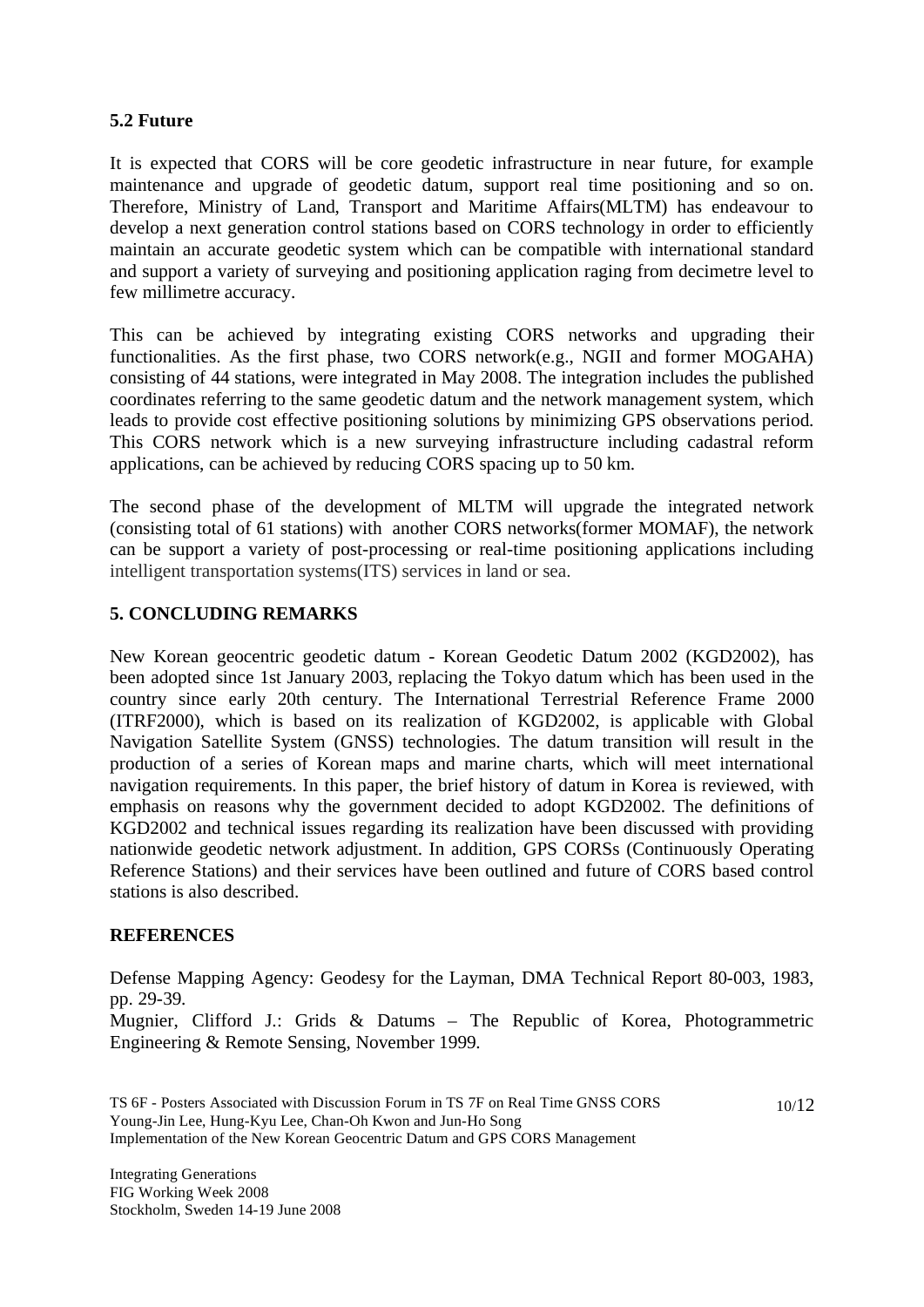Lee, Y. J., Choi, Y. S., Lee, C. K., Kwon, J. H., Suh, Y. C.: A study on the Korean geodetic network adjustments, NGII Report, 2006, 58pp.

Lee, Y. J., Lee, H. K., Jung, G. H.: Realization of new Korean Geodetic Datum: GPS observation and network adjustment, 12th IAIN World Congress & 2006 International Symposium on GPS/GNSS(IAIN-GNSS 2006), Jeju, Republic of Korea, 18-20 October 2007.

Lee, H. K., Lee, Y. J., Jung, G. H.: Nationwide GPS network adjustment for the densification of Korean Geodetic Datum 2002, Joint International Symposium & Exhibition on Geoinformation 2007 & International Symposium on GPS/GNSS 2007(ISG-GNSS 2007), Johor Bharu, Malaysia, 5-7 November 2007.

Leick, A.: Least-Squares Adjustments, Chapter 4 of GPS Satellite Surveying for Positioning, 3rd Edition, John Wiley & Sons, 2004, pp. 92-169.

National Construction Research Institute: Report of Geodetic Works in Korea for the Period 1960-1963, presented at the  $13<sup>th</sup>$  General Assembly of the IUGG, Berkely California, USA, 1964, pp. 1-22.

Park, K. D., Kim, K. N., Lim, H. C, Park, P. H.: Evaluation of data quality of permanent GPS stations in South Korea, Journal of Astronomy & Space Science, 19(4), 2002, pp. 367-376.

Rizos, C.: Elements of GPS Network Processing, Chapter 9 of Principle and Practice of GPS Surveying, School of Surveying & SIS, University of New South Wales, 1996, pp. 389-442.

### **ACKNOWLEDGEMENT**

This research was supported by a research grant(code#07KLSGC02) from Cutting-edge Urban development – Korean Land Spatialization Research Project funded by Ministry of Land, Transport and Maritime Affairs.

#### **BIOGRAPHICAL NOTES**

**Prof. Young-Jin Lee** is currently a professor in the Department of Construction and Geoinformatics Engineering, Kyungil University (KIU), Republic of Korea. He received B.Sc. and M.Sc. in Surveying Engineering from The University of Seoul, Korea, and Ph.D. in Geomatics Engineering from The Hanyang University, Korea in 1981, 1983 and 1989 respectively. He is a directing member of KASM, KSGPC and KCoS. His experience and research interests include network adjustment and GPS/GNSS applications for surveying & geoinformation system.

**Dr. Hung-Kyu Lee** is currently an assistant professor in the Department of Civil Engineering, Changwon National University (CWNU), Republic of Korea. He received B.Sc. and M.Sc. in Geomatics Engineering from Dong-A University, Korea, and Ph.D. in Satellite Navigation and Geodesy from the School of Surveying and Spatial Information Systems, The University New South Wales (UNSW), Australia in 1998, 2000 and 2004 respectively. His experience and research interests include estimation & quality control algorithms for satellitebased navigation systems and GPS/GNSS applications for surveying & geodesy.

**Mr. Chan-Oh Kwon** is researcher in Solution Development Team, Gtopia Co., Republic of Korea. He received B.Sc. and M.Sc. in Geomatics Engineering from Kyungil University.

TS 6F - Posters Associated with Discussion Forum in TS 7F on Real Time GNSS CORS Young-Jin Lee, Hung-Kyu Lee, Chan-Oh Kwon and Jun-Ho Song Implementation of the New Korean Geocentric Datum and GPS CORS Management 11/12